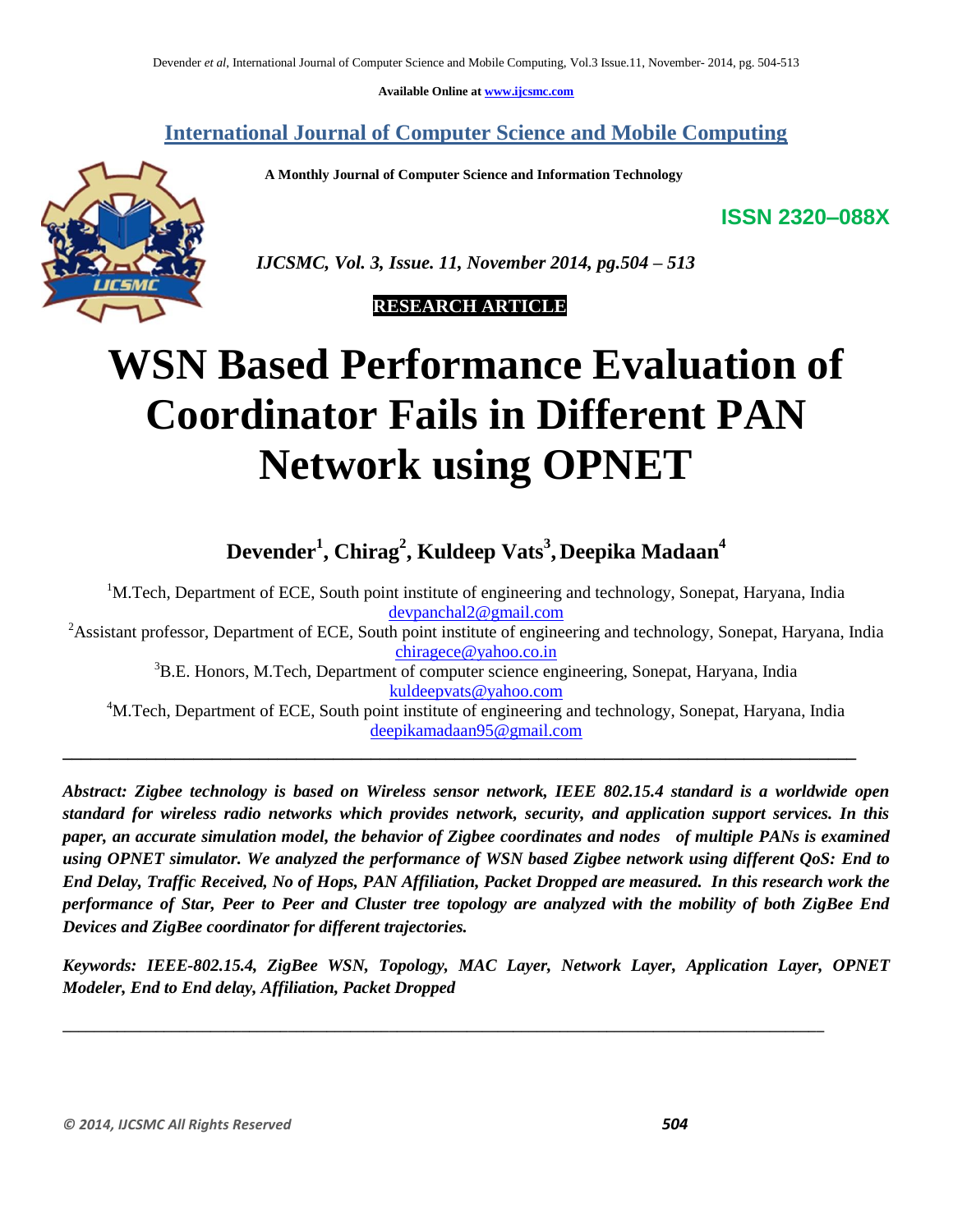#### **INTRODUCTION**

"The origin of ZigBee came from the peculiar behavior of bees, first noted in the 1960s by Nobel Prize-winner Karl von Frisch. Bees, after zigging and zagging around in the fields, return to the hive, and perform what some call the Waggle Dance to communicate the distance, direction and type of food to others in the hive. After receiving a WAGGLE-DANCE indication, bees fly off directly to the source of food." [1]

ZigBee is a wireless communication standard based on a standard network architecture using an OSI model through an IEEE 802.15.4-2006 IP layer[2]. ZigBee signals operate like network signals and most closely resemble Bluetooth and WiFI. ZigBee has adopted 2.4 GHz for its worldwide standard frequency. Because of potential bandwidth interference, ZigBee uses 915 MHz in the United States and 866 MHz in Europe. It is a PAN technology based on the IEEE 802.15.4 standard.[3] Unlike Bluetooth or wireless USB devices, ZigBee devices have the ability to form a mesh network between nodes. Meshing is a type of daisy chaining from one device to another. This technique allows the short range of an individual node to be expanded and multiplied, covering a much larger area. One ZigBee network can contain more than 65,000 nodes (active devices). The network they form in cooperation with each other may take the shape of a star, a branching tree or a net (mesh). What's more, each device can operate for years off of a AA cell. That means that each node uses little power.[4]



ZigBee devices are of three types, Coordinators, Routers, and End Devices. Coordinators control the network formation and security. Routers pass on the signal and extend the network range. End Devices perform specific tasks such as turning on a light or taking a reading. In the wireless environment, the signal strength which is sent by coordinators can be weakened as distance from it increases, causing communication with target nodes to become difficult and abuse of the wireless resources. [6]

Zigbee has three main layers. The top layer is called the application layer (APL). This layer gives the device its functionality. Basically, this layer converts the input into digital data, and/or converts digital data into output. The ZigBee Network Layer (NWK) is responsible for Network management procedures (e.g. nodes joining and leaving the network), security and routing. Zigbee uses the WSN (Wireless Sensor Network) technology. The physical layer defines frequency, power, modulation, and other wireless conditions of the link. The MAC layers defines the format of the data handling. [5] A Wireless Sensor Network can be generally described as a collection of sensor nodes organized into a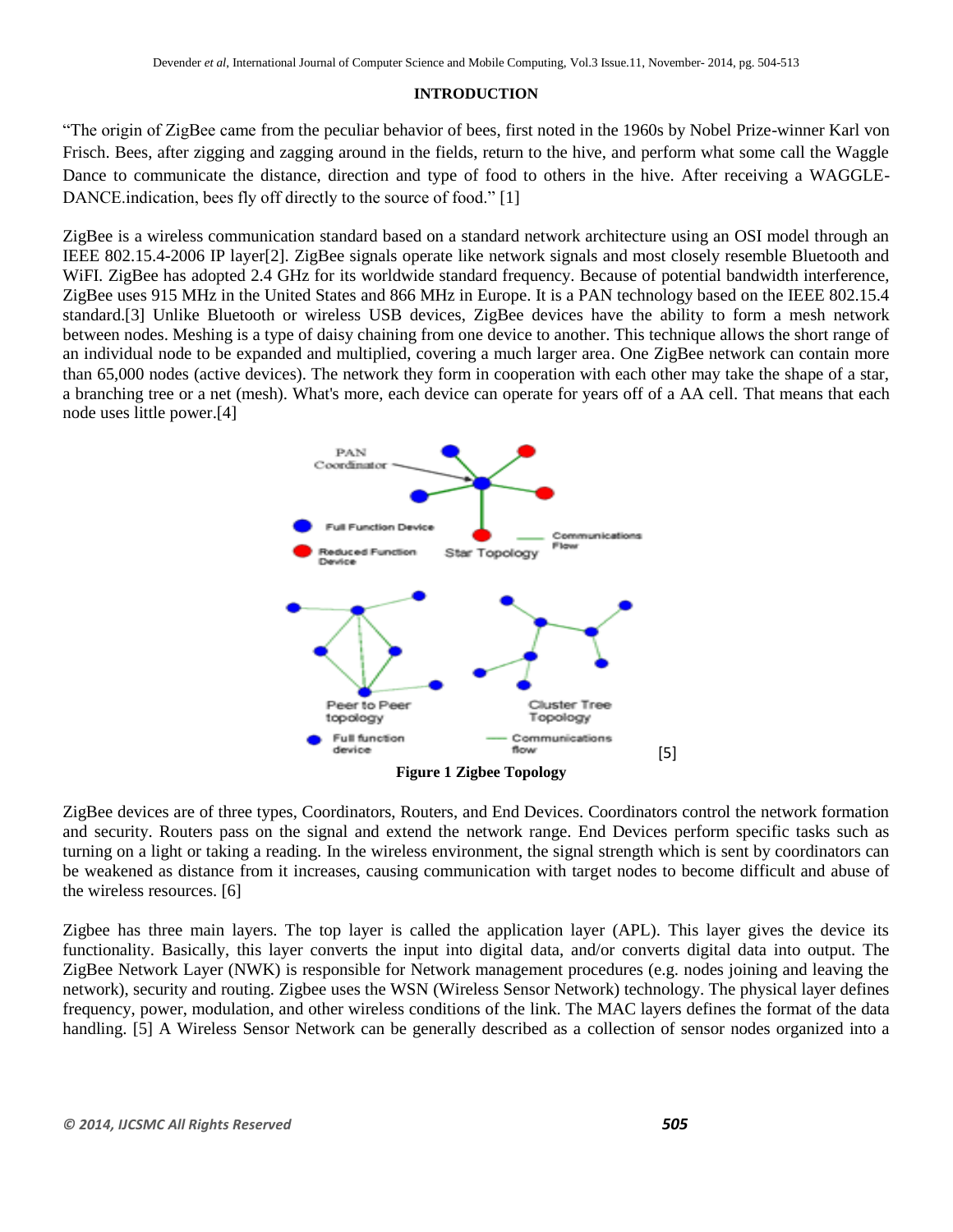cooperatively network that can sense and control the environment enabling interaction between persons or embedded computers and the surrounding environment .[6] The problem of reliability is central to Wireless Sensor Networks (WSNs) . Nodes are battery-powered and communications are radio-based. However, nodes in WSNs are prone to failure due to the energy depletion, hardware failure, communication link errors, malicious attacks, etc. which means nodes can fail and temporary/permanent disconnections may occur. The dysfunctioning of few nodes can cause significant topological changes and might require packets rerouting and network re-organization.[7]



## **Figure 2 Zigbee Layers**

## **Related Work**

Use of Wireless Personal Area Networks (WPAN) has steadily grown in recent years. Its popularity comes from the convenience of using wireless signals in open areas such as office space or home rather than having to lay out wires. Removing the constraints of length and troublesome physical installation of wires, wireless solutions provide much more diversity and potentially reduced cost.

In 2013 Mumtaz M.Ali AL-Mukhtar et al represented ZigBee WSN devices failures on the overall efficiency of the network. Modeling the fundamental performance limits of Wireless Sensor Networks (WSNs) is of paramount importance to understand their behavior under the worst-case conditions and to make the appropriate design choices so that the requested QoS of the sensor network application is satisfied.[9]

In 2007 Baronti et al. presented a comprehensive review of ZigBee/IEEE 802.15.4 dealing with different aspects and deployments of this protocol in wireless sensor networks [10].

In 2010 Harsh Dhaka et.al, performed extensive evaluation, using OPNET Modeller, to study the impact of coordinator mobility on ZigBee mesh network. The results show that the ZigBee mesh routing algorithm exhibits significant performance difference when the router are placed at different locations and the trajectories of coordinator are varied. We also show that the status of ACK in the packet also plays a critical role in deciding network performances.[11]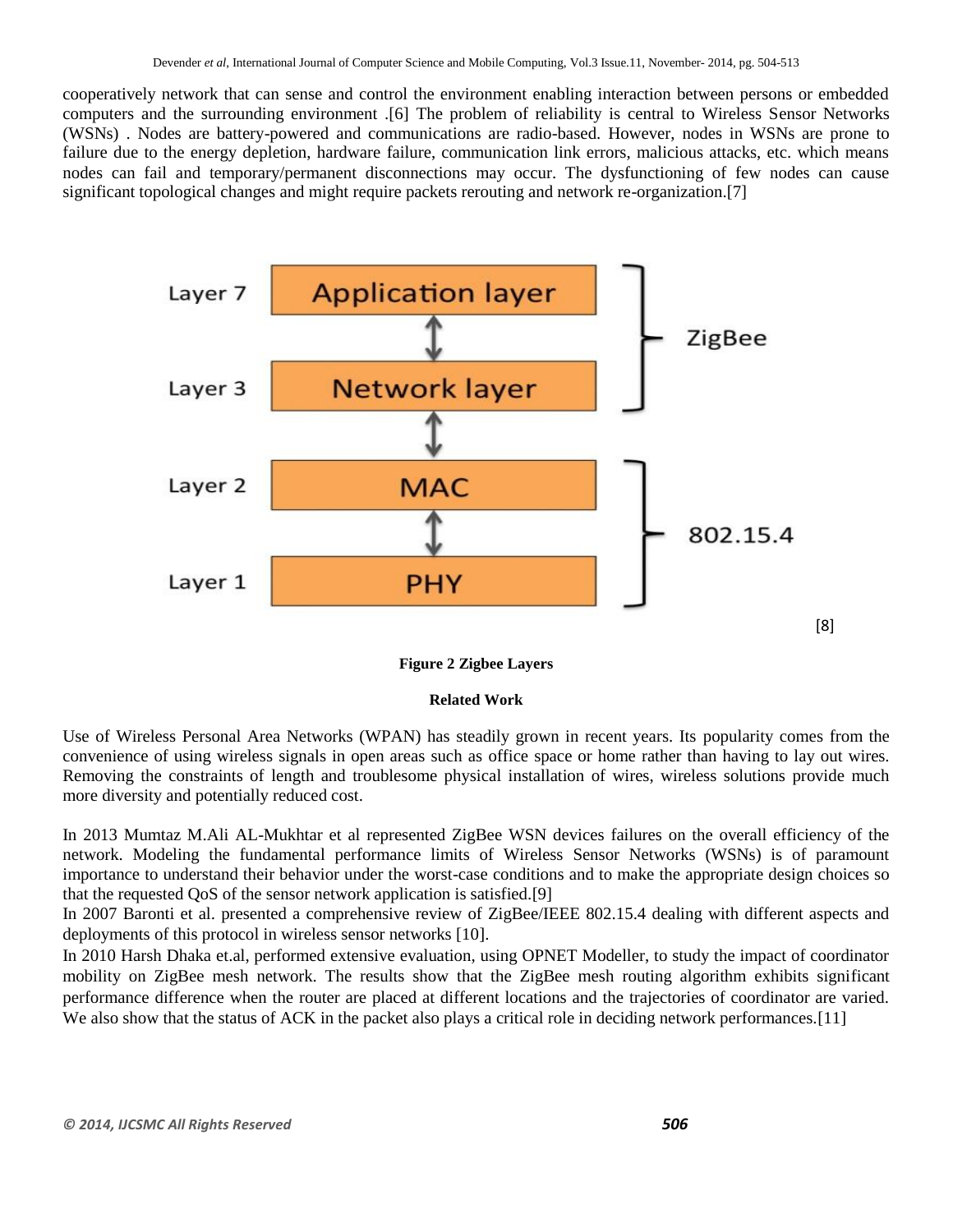|                                    |                   | <b>Network</b>    | Applicati         |
|------------------------------------|-------------------|-------------------|-------------------|
| Parameters                         | <b>MAC</b> Layer  | Layer             | on Layer          |
| Maximum Backoff<br>exponent        | 3                 | 3                 | 3                 |
| Maximum number<br>Backoff exponent | 4                 | 4                 | 4                 |
| Packet power Threshold             | $-90$             | $-90$             | -90               |
| Transmit<br>power(coordinator)     | 0.5               | 0.5               | 0.5               |
| Packet inter arrival time          | Constant<br>(0.5) | Constant<br>(0.5) | Constant<br>(0.5) |
| Memory used(MB)                    | 32                | 32                | 32                |
| Data Rate                          | Automatic         | Automatic         | Automa<br>tic     |

| Table |  |
|-------|--|
|       |  |

## **Node Model :-**

The node model specifies the internal structure of a network node. Typical nodes include workstations, packet switches, satellite terminals, remote sensors. Nodes can be fixed, mobile, or satellite type.



**Figure 3 Node Model**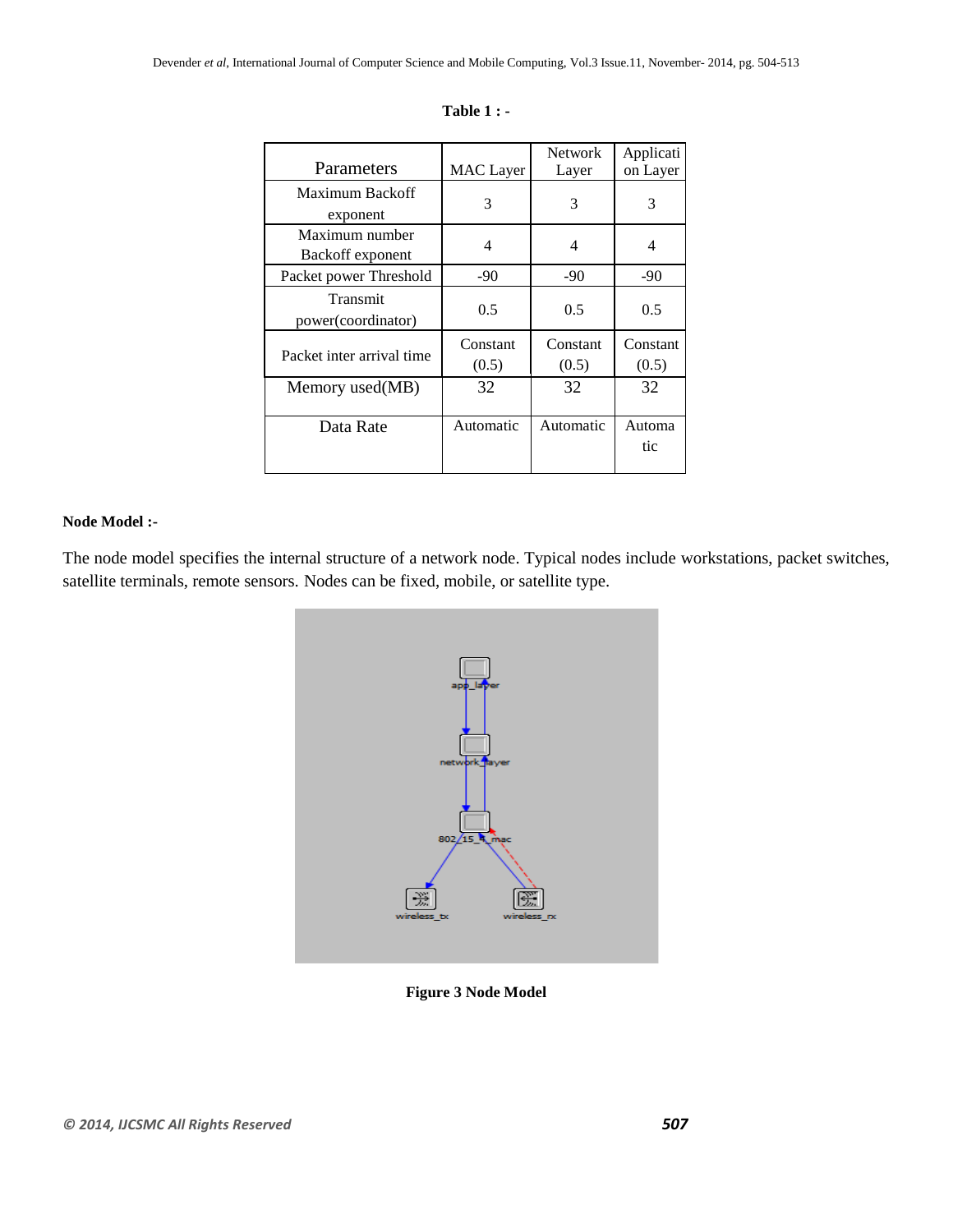## **Process Model:-**

Process models are created using the Process Model Editor. The Process Editor lets you create process models which control the underlying functionality of the node models created in the Node Editor. Process models are represented by finite state machines (FSMs), and are created with icons that represent states and lines that represent transitions between states. Operations performed in a state or on a transition are described in embedded C or C++ code blocks. Each state contains two code blocks: the Enter Executive block that is executed as the state is entered and the Exit Executive block which is executed when the state is left. States can either be forced or unforced. A forced state will execute its enter executives and exit executives, then pass control to another state via a transition. An unforced state will execute its enter executives and pause, allowing the simulation to turn its attention to other entities and events in the model. A process enters an unforced state to await further interrupts, such as arriving packets or timer expiration.



**Figure 4 Opnet Process Model**

## **SIMULATION RESULTS**

## **End to End Delay**

Delay is calculated as the average difference between the time each data packet is transmitted by a source entity and the time is received by a receiver entity, and then averaged over the total number of receiver entities. After simulation of 1020 sec the delay value of PAN1 (Personal Area Network) using IEEE 802.15.4 standard is shown in the below figure.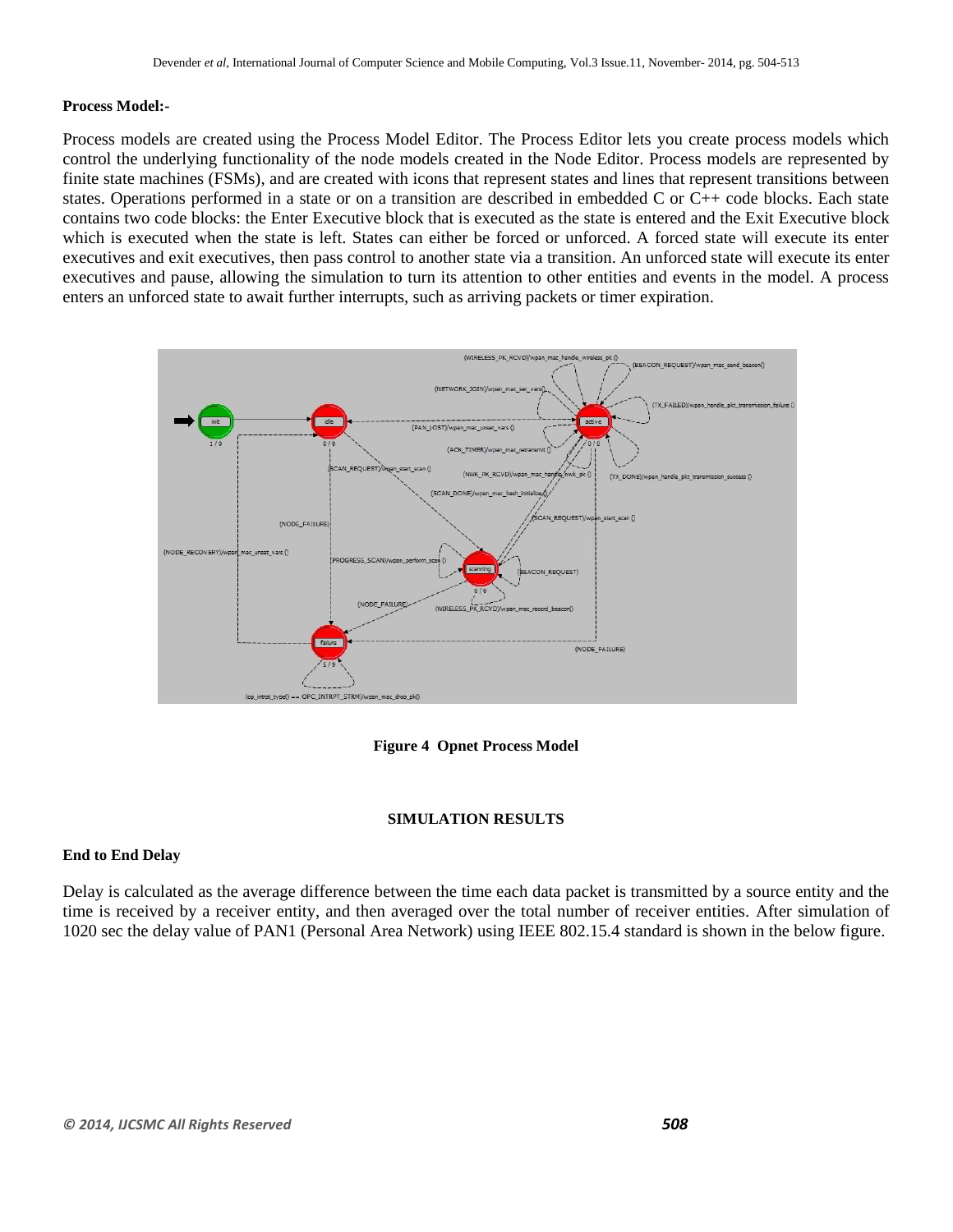

**Figure 5 End to End Delay (seconds)**

#### **Traffic Received (bits/sec)**:

This metric concerns with evaluating the total average of data packets that received by each receiver overall receiver entities per one second. After simulation of 1020 sec PAN2 (Personal Area Network) using IEEE 802.15.4 standard show the result of traffic sent bits/sec.





#### **Network Layer No of Hops PAN 1 :-**

The number of hops is the number of times a packet travels from the source through the intermediate nodes to reach the destination. After the simulation of 1020 sec the no of hops per route in PAN1 (Personal Area Network) using IEEE 802.15.4 standard show in the figure.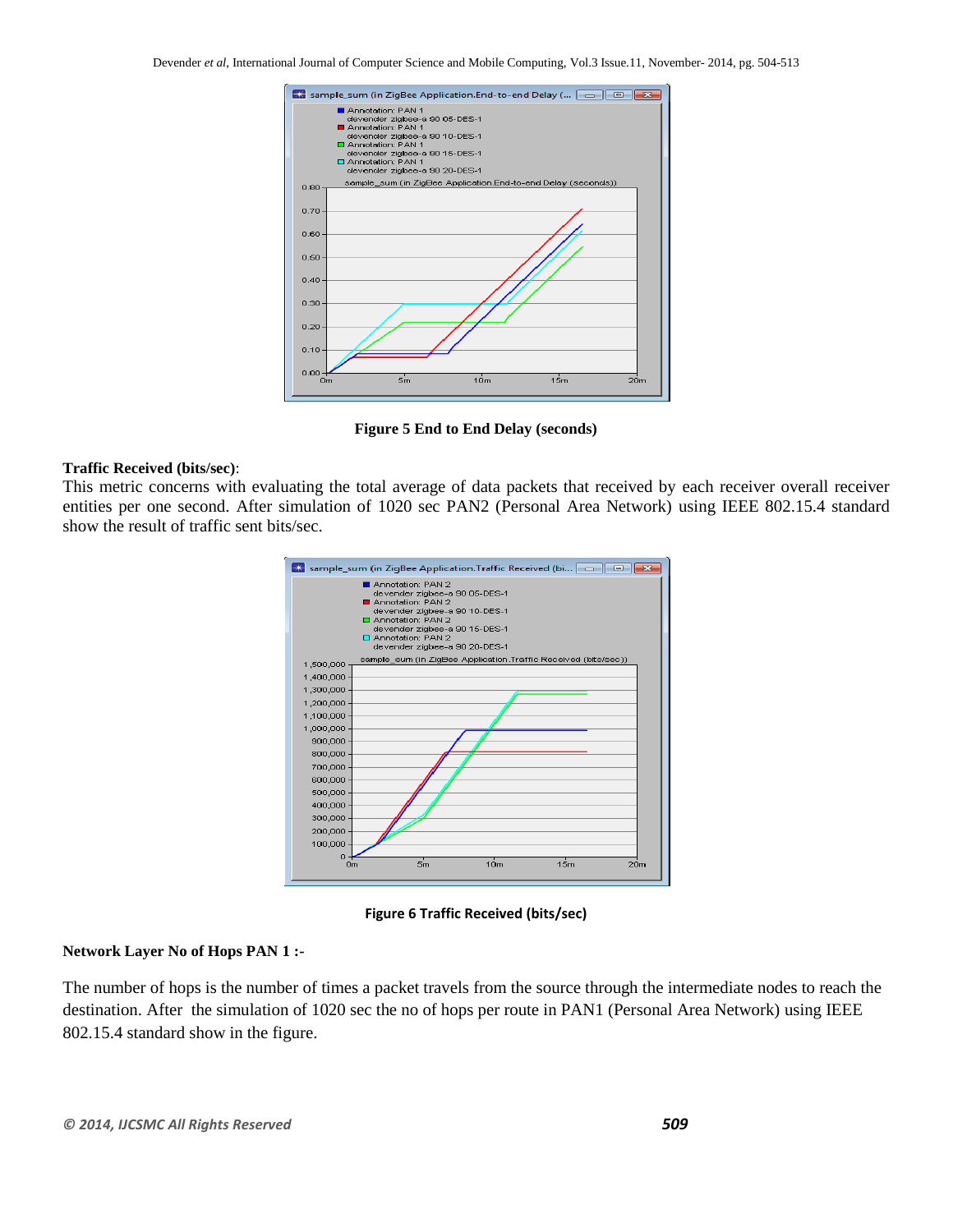

**Figure 7 No of Hops per route in PAN1**

## **Network Layer No of Hops PAN 2 :-**

No of Hops may be defined as average number of hops traveled by application traffic in the PAN. After the simulation of 1020 sec the no of hops per route in PAN 2 (Personal Area Network) using IEEE 802.15.4 standard show in the figure.

| is sample_sum (in ZigBee Network Layer.Number of Hops)<br>$\overline{\mathbf{z}}$<br>$\Box$<br>l-0-l |                                                                                                                                                                                                                      |  |  |
|------------------------------------------------------------------------------------------------------|----------------------------------------------------------------------------------------------------------------------------------------------------------------------------------------------------------------------|--|--|
|                                                                                                      | Annotation: PAN 2<br>devender zigbee-a 90 05-DES-1<br>Annotation: PAN 2<br>devender zigbee-a 90 10-DES-1<br>Annotation: PAN 2<br>devender zigbee-a 90 15-DES-1<br>Annotation: PAN 2<br>devender zigbee-a 90 20-DES-1 |  |  |
| 15,000                                                                                               | sample_sum (in ZigBee Network Layer Number of Hops)                                                                                                                                                                  |  |  |
| 14,000                                                                                               |                                                                                                                                                                                                                      |  |  |
| 13,000                                                                                               |                                                                                                                                                                                                                      |  |  |
| 12,000                                                                                               |                                                                                                                                                                                                                      |  |  |
| 11,000                                                                                               |                                                                                                                                                                                                                      |  |  |
| 10,000                                                                                               |                                                                                                                                                                                                                      |  |  |
| 9,000                                                                                                |                                                                                                                                                                                                                      |  |  |
| 8,000                                                                                                |                                                                                                                                                                                                                      |  |  |
| 7,000                                                                                                |                                                                                                                                                                                                                      |  |  |
| 6,000                                                                                                |                                                                                                                                                                                                                      |  |  |
| 5,000                                                                                                |                                                                                                                                                                                                                      |  |  |
| 4,000                                                                                                |                                                                                                                                                                                                                      |  |  |
| 3,000                                                                                                |                                                                                                                                                                                                                      |  |  |
| 2,000                                                                                                |                                                                                                                                                                                                                      |  |  |
| 1,000                                                                                                |                                                                                                                                                                                                                      |  |  |
| $\Omega$<br>Om                                                                                       | 5m<br>10 <sub>m</sub><br>15m<br>20 <sub>m</sub>                                                                                                                                                                      |  |  |
|                                                                                                      |                                                                                                                                                                                                                      |  |  |

**Figure 8 No of Hops per route in PAN2**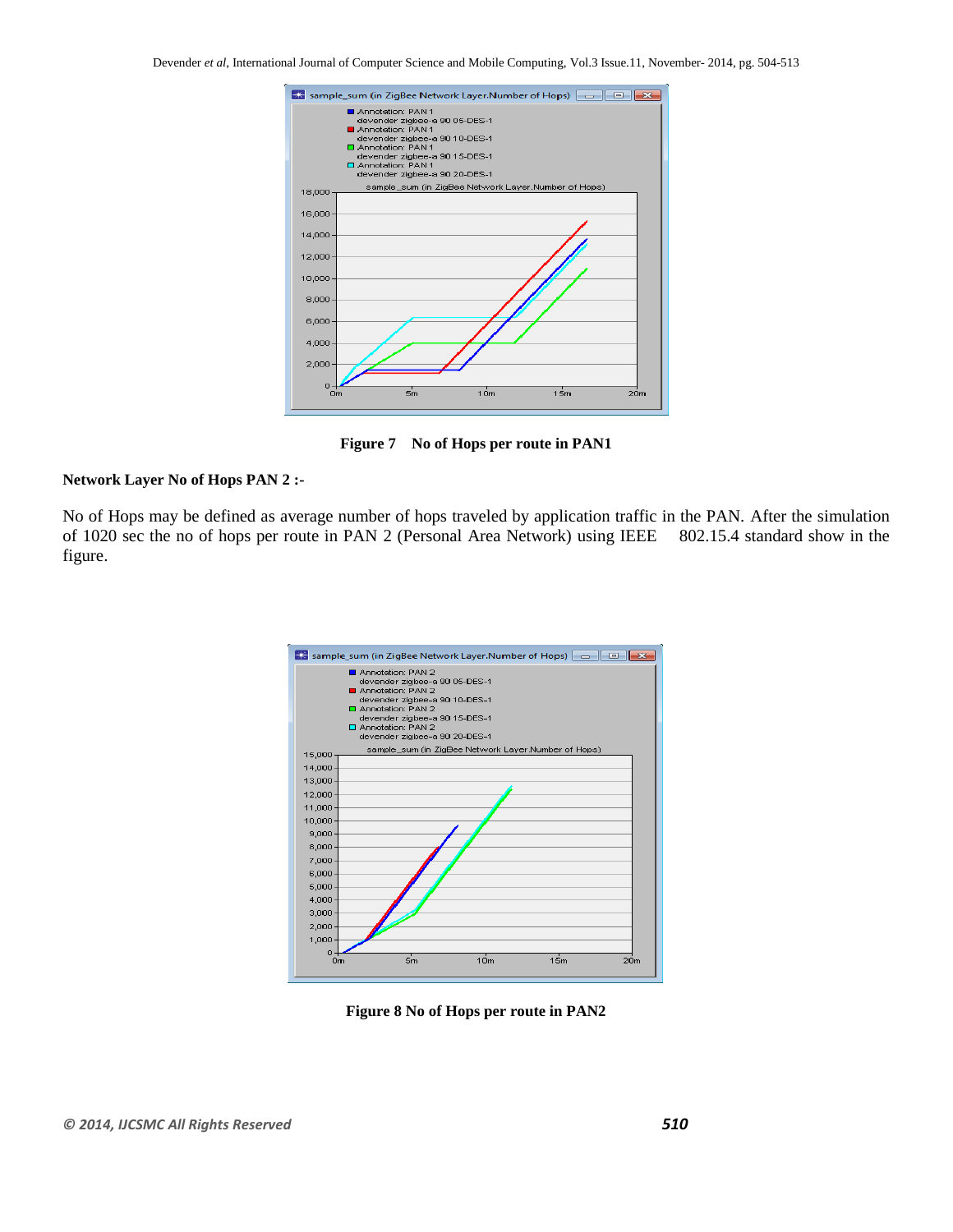## **Network Layer Pan Affiliation:-**

After the simulation of 1020 sec the personal area network Affiliation in PAN1 (Personal Area Network) using IEEE 802.15.4 standard show in the figure. It can be seen that the affiliation is higher as the transmit power and channel sensing duration time is increases.



#### **Figure 9 PAN Affiliation**

#### **Network Layer Packet Dropped:**

Packet dropped occurs when one or more [packets](http://en.wikipedia.org/wiki/Packet_%28information_technology%29) of data travelling across a [computer network](http://en.wikipedia.org/wiki/Computer_network) fail to reach their destination. After the simulation of 1020 sec the packet dropped in PAN1 (Personal Area Network) using IEEE 802.15.4 standard show in the figure. It can be seen that packet dropped is higher when the transmit power is and channel sensing duration is increased.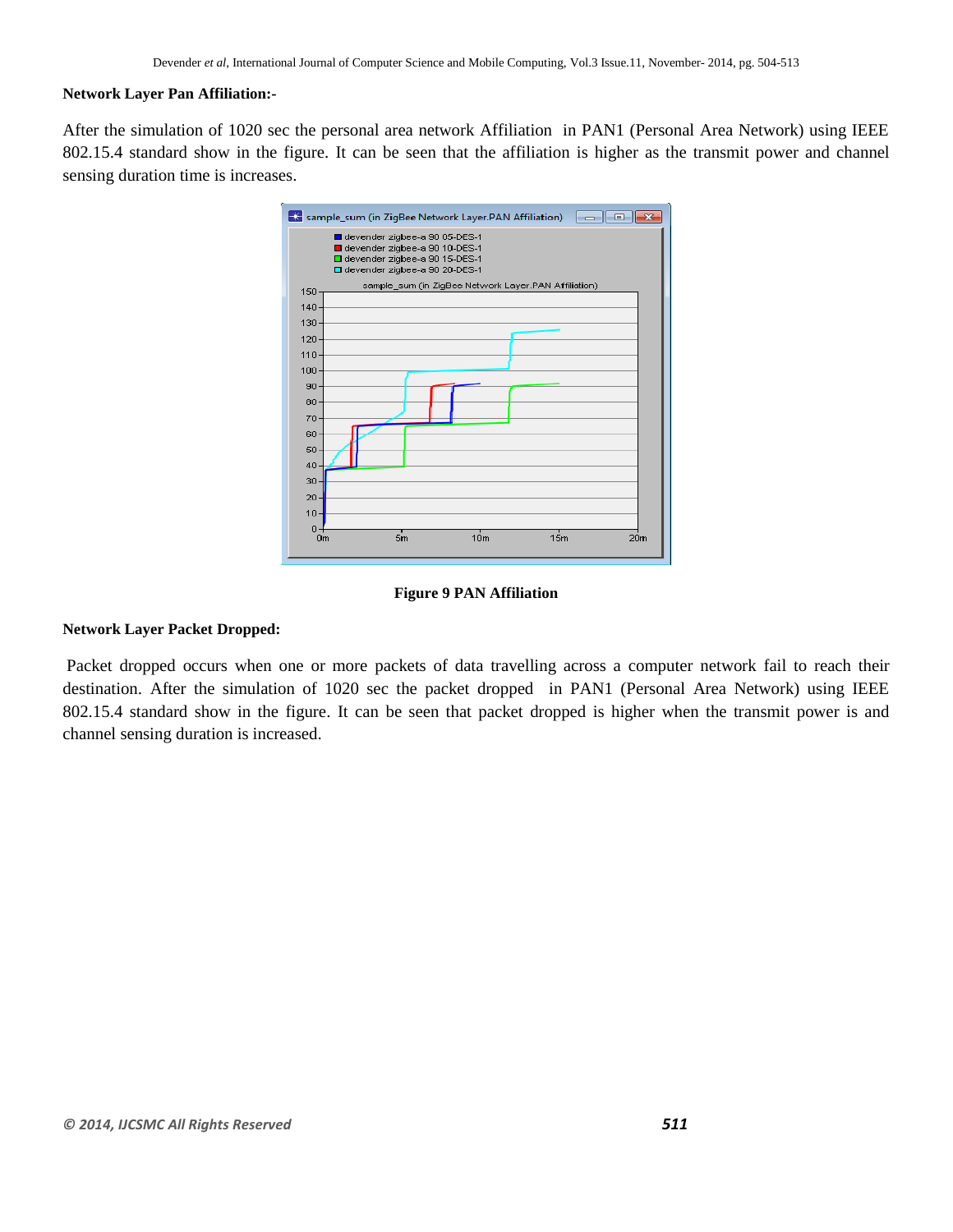

**Figure 10 Network Layer Packet Dropped**

#### **Conclusion**

The performance of Zigbee network is analyzed with the failure and recovery of coordinates and nodes in different personal area network. The performance is compared in terms of End to End Delay, Traffic received and sent, No of Hops, PAN affiliation, Packet Dropped. In this paper the coordinates are failed and recovered at different interval of times and transmit power. The results shows that at low transmit power End to End Delay, No of Hops, are high and as we increase transmit power and CSD (Channel sensing duration) the Traffic received, PAN affiliation and Packet dropped are increased. The result also shows that the performance of higher values of transmits power and CSD is better than low values.

## **References**

[1] http://books.google.co.in/books

[2] <http://compnetworking.about.com/od/zigbee/a/zigbee-wireless-network-standard.htm>

[3] G. Ferrari, P. Medagliani, S. Di Piazza, and M. Martalo,` "Wireless sensor networks: Performance analysis in indoor scenarios," EURASIP J. Wire-less Commun. and Networking, Special Issue on "MobileMAN (Mobile Multi-hop Ad Hoc Networks): From Theory to Reality", 2007, 14 pages. doi:10.1155/2007/81864.

[4] [http://www.microchip.com](http://www.microchip.com/)

[5]IEEE, "IEEE 802.15.4 Std: Wireless Medium Access Control (MAC) and Physical Layer (PHY) Specifications for Low-Rate Wireless Personal Area Networks (LR-WPANs)," IEEE Computer Society Press, pp. 1–679, October 2003.